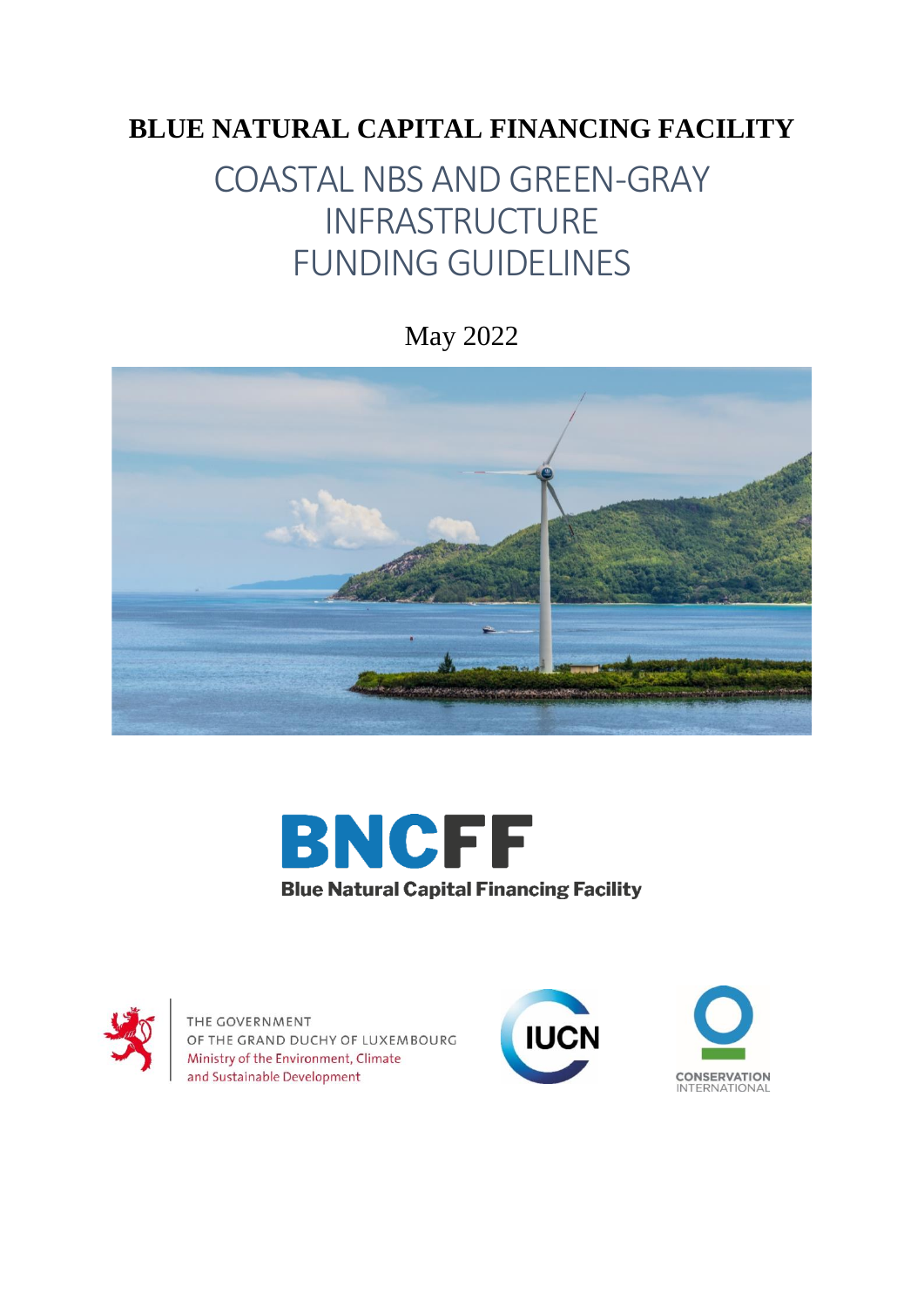# Contents

| 1. |      |  |
|----|------|--|
|    | 1.1. |  |
|    | 1.2. |  |
|    | 1.3. |  |
|    | 1.4. |  |
|    | 1.5. |  |
|    | 1.6. |  |
| 2. |      |  |
|    | 2.1. |  |
|    | 2.2. |  |
|    | 2.3. |  |
|    | 2.4. |  |
|    | 2.5. |  |
| 3. |      |  |
|    | 3.1. |  |
|    |      |  |
| 4. |      |  |
|    | 4.1. |  |
|    | 4.2. |  |
|    | 4.3. |  |
| 5. |      |  |
|    | 5.1. |  |
|    | 5.2. |  |
|    | 5.3. |  |
|    | 5.4. |  |
|    | 5.5. |  |
|    | 5.6. |  |
| 6. |      |  |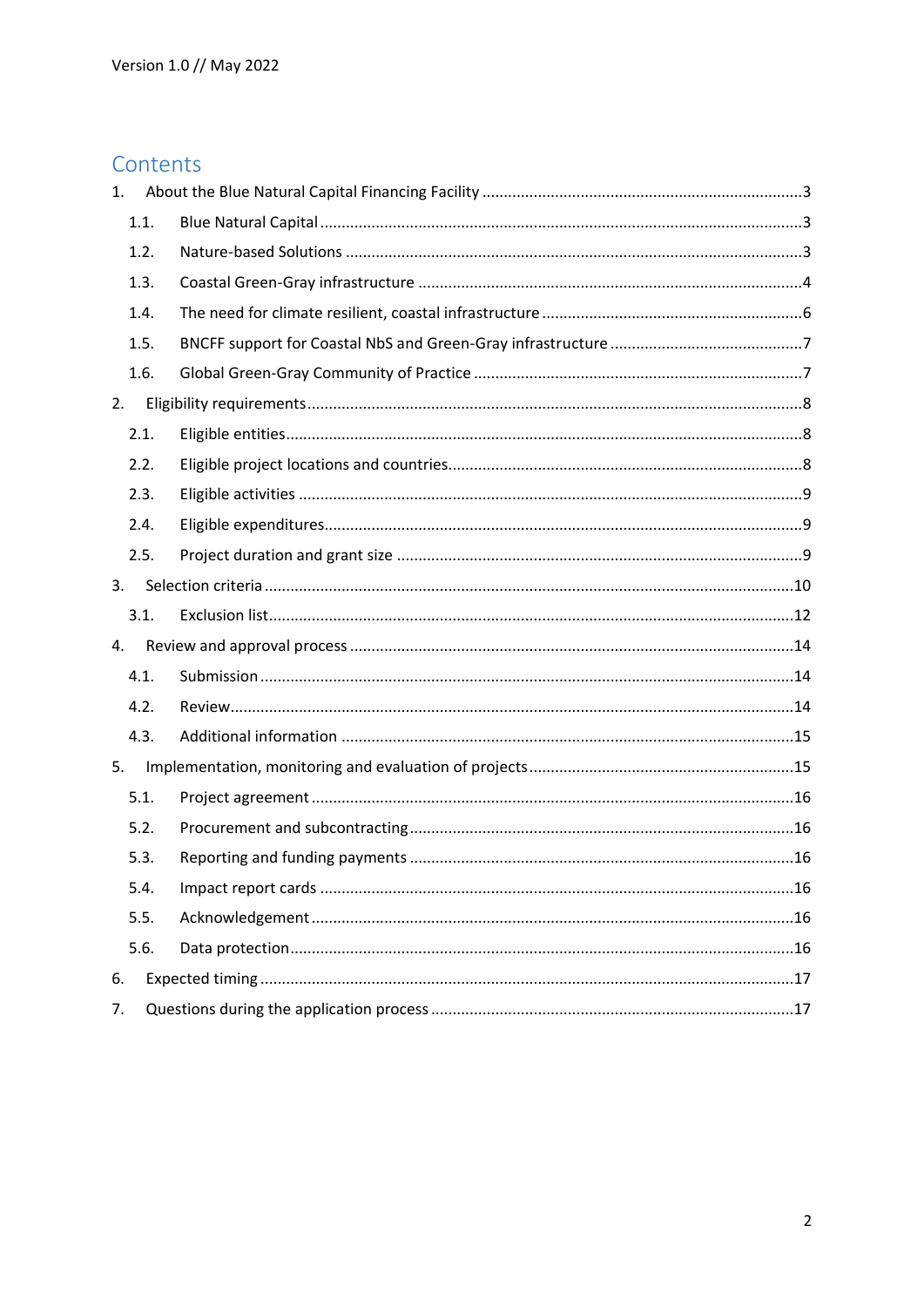# <span id="page-2-0"></span>1. About the Blue Natural Capital Financing Facility

The Blue Natural Capital Financing Facility (BNCFF) was designed to support financing opportunities for Nature-based Solutions (NbS) 1 in and around coastal and marine environments and to strengthen specific projects that combine likely bankability (closing the deal with a private sector investor) and positive environmental and social impacts. BNCFF started its work in early 2018 and offers project sponsors and developers technical advice and access to funding to support specific activities to get their projects over the financing hurdle.

The goal is to facilitate third-party private financing, whilst setting high standards of environmental, social, and economic sustainability. Project developers and impact investor sponsors can approach the BNCFF and request funding to clarify business, design, and/or conservation related project aspects. BNCFF helps to finalize the project preparation phase, supporting a project/business that combines a viable business model with quantifiable biodiversity, climate- adaptation and mitigation, and ecosystem

# 1.1. Blue Natural Capital

<span id="page-2-1"></span>Blue Natural Capital (BNC) is the natural capital found in coastal and marine environments, critical to ecosystem function, resilient development of coastal communities, and a sustainable global ocean economy. It also brings significant support to climate change adaptation and mitigation efforts and serves as vital ground for biodiversity. Mangroves, for example, can substantially reduce the vulnerability of adjacent coastal land from inundation and erosion from extreme weather events and sea level rise (also referred to as green infrastructure) while supporting nursery grounds for various coastal and marine species. As Nature-based Solutions (NbS), mangrove restoration and conservation efforts can benefit communities, as well as businesses.

### 1.2. Nature-based Solutions

<span id="page-2-2"></span>The IUCN definition for NbS is as follows: "Actions to protect, manage and restore natural or modified ecosystems, which address societal challenges, effectively and adaptively, providing human well-being and biodiversity benefits".

In its simplest form, a NbS example with a coastal focus is provided in the picture sequence below- Graph 2. Picture 1 shows an ecologically mostly intact landscape with low-impact human settlement. Picture 2 shows an aggravated state of degradation of the coastal ecosystem. Critically, the depletion of the natural habitat and biodiversity goes hand in hand with higher risks of storm surges, waves and flooding for the human settlements. Picture 3 provides a NbS in the form of restoration of the coastal mangrove forest, which decreases the risk of disasters and provides additional benefits in terms of economic development. NbS are complementary and work in synergy to other types of solutions as exemplified in this picture by the floodwall, which has been used in addition to mangrove restoration, done in such a way so as not to negatively affect biodiversity.

<sup>&</sup>lt;sup>1</sup> There is also the recently adopted UNEA definition which states NbS are "actions to protect, conserve, restore, sustainably use and manage natural or modified terrestrial, freshwater, coastal and marine ecosystems, which address social, economic and environmental challenges effectively and adaptively, while simultaneously providing human well-being, ecosystem services and resilience and biodiversity benefits."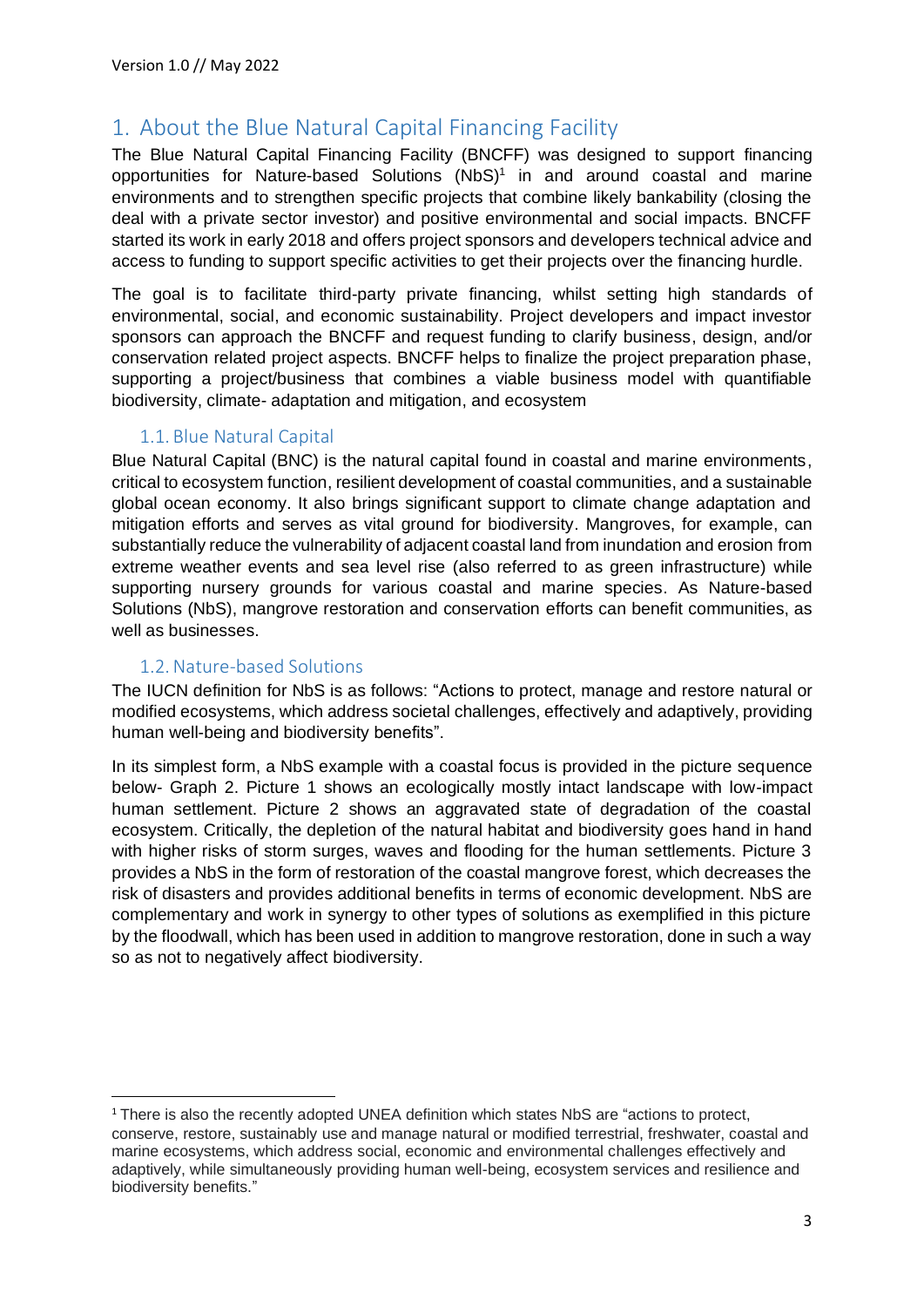

*Source: Cohen-Shacham et al. 2016<sup>2</sup>*

### 1.3. Coastal Green-Gray infrastructure

<span id="page-3-0"></span>There is a critical need to find preemptive, innovative, and scalable climate adaptation solutions that protect, manage, and restore nature - now and for future generations. Green infrastructure, in many cases NbS,such as wetlands and forests can provide ecosystem-based approaches to adaptation solutions for flood control and water security, alongside a host of co-benefits to biodiversity, livelihoods, and more, including protecting infrastructure assets and improving their resilience. However, for some communities exposed to extreme climate and disaster risks, green infrastructure alone may not provide adequate protection. Gray infrastructure, in the form of seawalls and dams, can provide immediate protection but is often expensive to build, maintain, and replace, and can create unintended negative impacts. Moreover, conventional core infrastructure assets such as roads, bridges and ports, may lack resilience and can cause negative impacts as a result of being built without consideration of their surrounding ecosystem. By blending "green" conservation with "gray" engineering

<sup>2</sup> Cohen-Shacham, E., Walters, G., Janzen, C. and Maginnis, S. (eds.) (2016). Nature-based Solutions to address global societal challenges. Gland, Switzerland: IUCN. xiii + 97pp.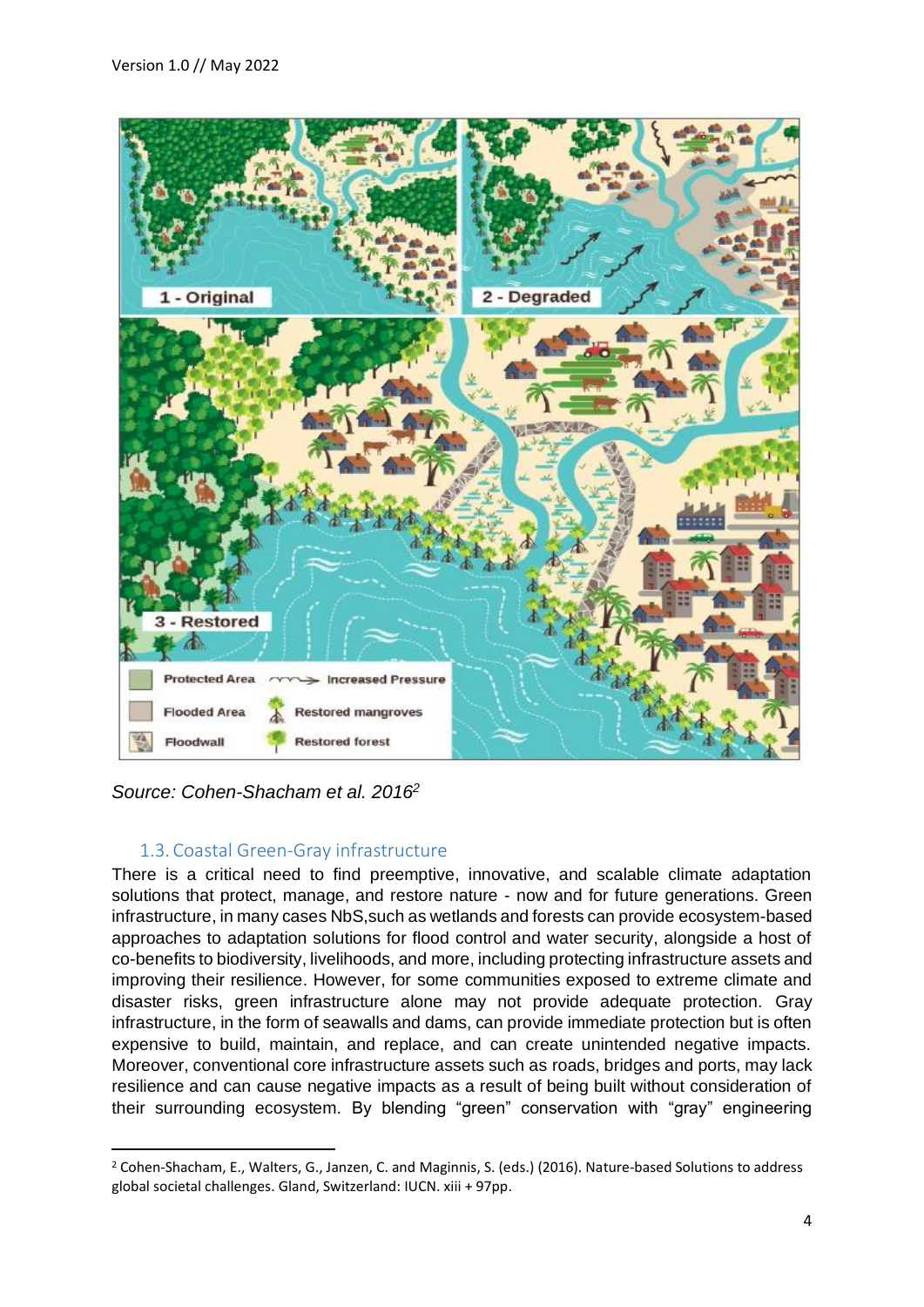techniques, communities can incorporate the benefits of both solutions, while minimizing the limitations of using either green or gray infrastructure individually.

Green-Gray Infrastructure highlights the importance of NbS as it combines conservation and/or restoration of ecosystems with the selective use of conventional engineering approaches to provide people with solutions that deliver climate change resilience and adaptation benefits. An example of green-gray infrastructure is where BNC ecosystems – such as mangroves, salt marshes, inter-tidal flats, seagrasses, and coral reefs – are combined with gray infrastructure such as breakwaters, to combine the values of wave attenuation and flood control of natural ecosystems with the benefits of engineered structures. In addition, the conservation and restoration of natural coastal ecosystems can extend the lifespan of gray infrastructure, while also supporting fisheries, regulating water quality, and sequestering carbon. The combined solution can therefore be more comprehensive, robust, and costeffective than either solution alone. A review of hundreds of 'nature-based infrastructure' (NBI) projects concluded that NBI can be up to 50% cheaper than traditional gray infrastructure and provide 28% better value for money. Replacing just 11% of current global infrastructure needs with NBI could save USD 248 billion each year.<sup>3</sup>



**Figure (1). The combination of Nature-based Solutions (NbS) and built infrastructure (termed "green-gray infrastructure") balances the challenges of investing in either separately while maximizing the positive effects on climate resilience, biodiversity conservation and human well-being. (c) Conservation International.**

A broad range of potential solutions exist across the spectrum from green to gray infrastructure, where different combinations can be matched to the political, social, cultural, economic and natural systems at a site. On one end of the spectrum, as an example, mangrove restoration and conservation, as a purely green infrastructure solution may be the most appropriate, or the best-fit approach for coastal protection. At the other end of the spectrum, in our most urban and built environments, a gray-only approach, such as seawalls,

<sup>3</sup>https://nbi.iisd.org/report/investment-in-nature-close-infrastructure-gap/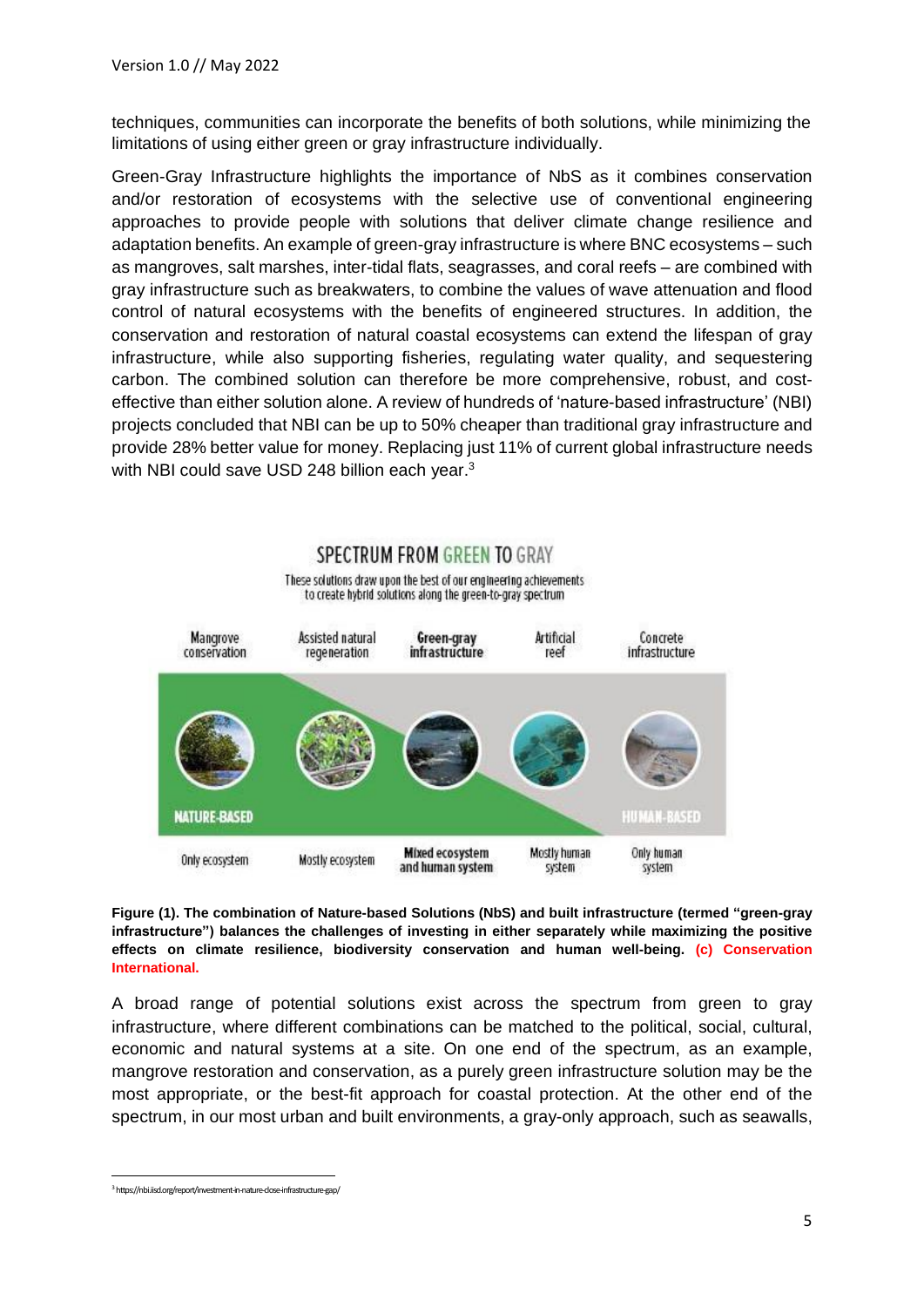may be the best or only alternative. Green-gray infrastructure is an innovative approach drawing upon expertise and solutions from both ends of this spectrum.

The type of solution selected will generally depend upon (1) the project goal(s); (2) land use(s) in the vicinity; and (3) the ecosystem(s) native to the site. Other considerations such as the project cost, desired performance, and local policy and regulations, will also affect the decision about what type of solution to select. Monitoring, maintenance, and adaptive management are also integral to green-gray infrastructure project financing, design, and implementation.

#### **Green-Gray for Storm Protection in the Philippines**



The Philippines is one of the most vulnerable nations in the world to the effects of climate breakdown. Tropical storms are happening more frequently and with greater intensity (Typhoon Haiyan, killed more than 6,000 people in 2013), leading to devastating storm surges along the country's coasts.

Conservation International is working to minimize future storm damage by constructing green-gray projects, especially in the country's most isolated and vulnerable regions. Four pilot project sites in Iloilo province combine wetlands with engineered structures to stabilize the coastal zone, reduce wave heights, and build-up beach sands. The combined solution is more comprehensive, robust, and cost-effective than a purely conventional approach. It provides numerous co-

benefits that enhance the economic efficiency of infrastructure investments.

To date, this CI-Philippines green-gray initiative has employed approximately 380 people (350 men and 30 women) in construction activities, with a capital investment of approximately USD300,000. The four green-gray project sites are projected to benefit some 4,800 individuals and restore approximately 12.5 hectares of mangroves. We are also working with the government to replicate these kinds of approaches across the country.

### 1.4. The need for climate resilient, coastal infrastructure

<span id="page-5-0"></span>**Time is running out to close the financing gap for climate-resilient infrastructure.** By 2050, nearly 20% of the world's population will be at risk of floods, and up to 5.7 billion people will live in water-scarce areas.<sup>4</sup> As the pressure to adapt mounts, infrastructure costs are expected to account for up to 80% of total climate change adaptation spending globally – estimated at USD 150 billion to USD 450 billion per year in 2050.<sup>5</sup> The demand for new infrastructure is also significant. An estimated USD 94 trillion in global infrastructure investment is needed by 2040, an average of USD 3.7 trillion per year. $6$  Despite the demands of climate-resilient infrastructure, it is estimated that about 70% of the increase in future

<sup>86/31430;</sup> WWA <sup>5</sup>https://unepdtu.org/wp-content/uploads/2019/04/agr-final-version-2018.pdf

<sup>6</sup>https://www.oxfordeconomics.com/recent-releases/Global-Infrastructure-Outlook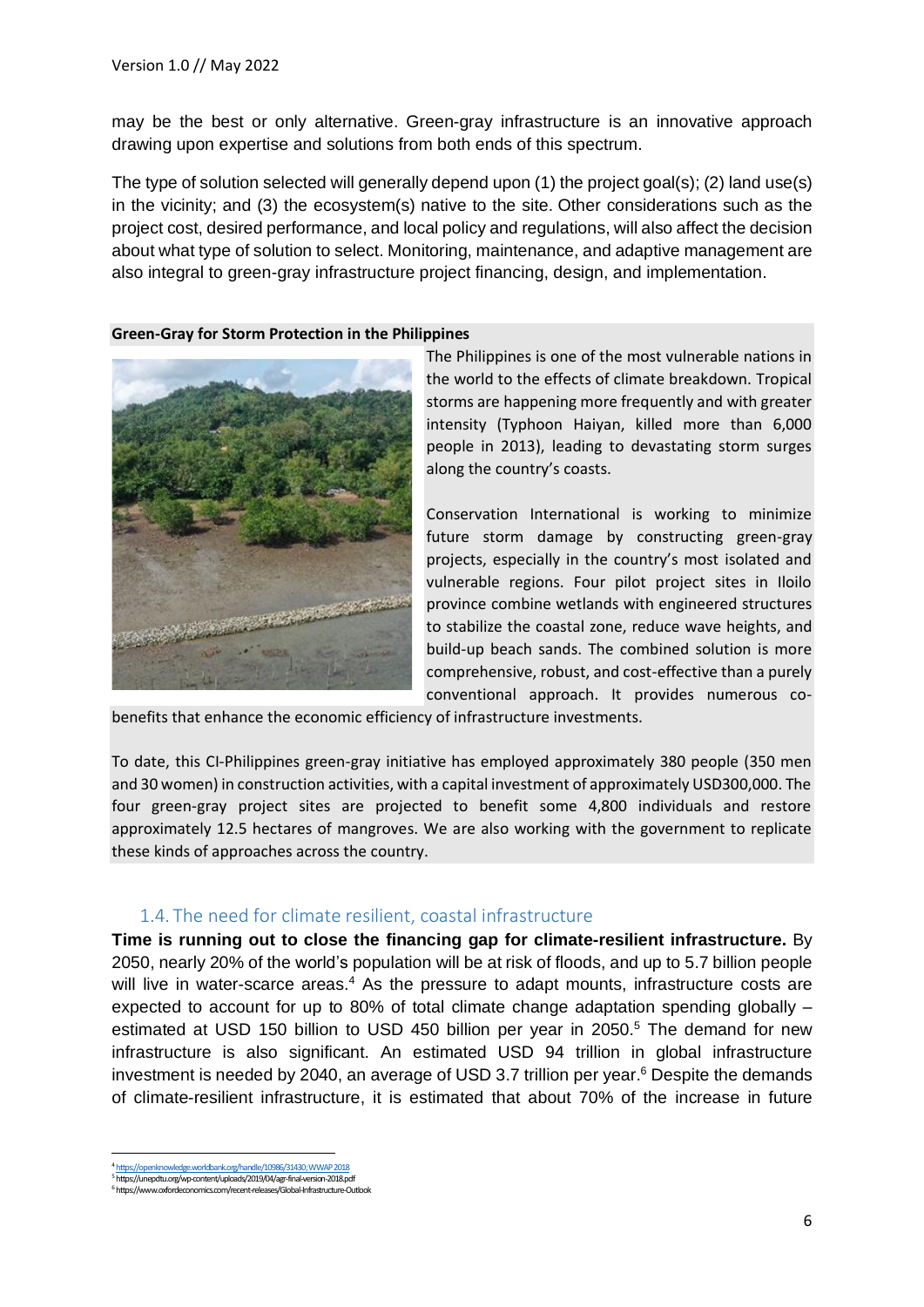greenhouse gas emissions will come from infrastructure that is yet to be built.<sup>7</sup> Much of this will be required in emerging economies, those counties with the biggest infrastructure finance gap, and the most to lose from climate change.

# 1.5. BNCFF support for Coastal NbS and Green-Gray infrastructure

<span id="page-6-0"></span>The BNCFF is already a touchpoint for multiple technology innovations in this space, ranging from coral farms to ecological substrates for port development, yet it is crucial that local ecosystem managers, technology innovators and large-scale coastal infrastructure and asset protection developers cooperate to promote coastal restoration and conservation efforts, such as coastal NbS, that can include green-gray infrastructure solutions. As outlined in the 2020 Blue Infrastructure Finance report<sup>8</sup>, once this thinking becomes mainstream it will allow for roll-out across the public sector and development bank finance landscape.

In addition, multilateral development banks (MDBs) can play a critical role to unlock financing for these approaches<sup>9</sup>, if they are structured and presented in a format that makes them eligible to this approach. This call will target such opportunities and work with MDBs, as well as climate-focused funds like the Subnational Climate Fund (SCF), that the BNCFF team has already nurtured to deliver case studies for successful implementation.

# 1.6. Global Green-Gray Community of Practice

<span id="page-6-1"></span>The [Global Green-Gray Infrastructure Community of Practice,](https://www.conservation.org/projects/global-green-gray-community-of-practice) launched in 2020 by Conservation International, is a forum for collaboration across the conservation, engineering, finance, and construction sectors to generate and scale green-gray climate adaptation solutions. Our goals are to: Innovate and pilot new green-gray approaches; Expand science, engineering, and policy activity; Increase awareness of green-gray's potential applications in a multitude of geographies and settings; and Build a community to increase broad acceptance and use of these ideas and enable access to finance.

The Community of Practice has grown to over 300 individual members spanning the globe, including AECOM, Bechtel, Deltares, Arup, Caterpillar, World Resources Institute, IUCN, TNC, RARE, and many academic partners. This multi-disciplinary community is addressing specific issues related to green-gray economics and finance, identifying case studies, and defining science-based engineering guidelines. The Community of Practice has completed a flagship [Practical Guide to Implementing Green-Grey Infrastructure](https://www.conservation.org/docs/default-source/publication-pdfs/ci-green-gray-practical-guide-v08.pdf?sfvrsn=62ed4b48_2) together, with other products on the horizon. Interested project proponents of this CfP are encouraged to access relevant materials from the Community of Practice and join as a member. Membership to the CoP is not a requirement.

<sup>7</sup>https://www.pwc.com/gx/en/capital-projects-infrastructure/pdf/global-infrastructure-trends.pdf

<sup>8</sup> <https://bluenaturalcapital.org/knowledge-centre/innovative-bnc-finance-blue-infrastructure/>

<sup>9</sup> <https://bluenaturalcapital.org/wp2018/wp-content/uploads/2021/05/BNCFF-MDB-FINAL-web.pdf>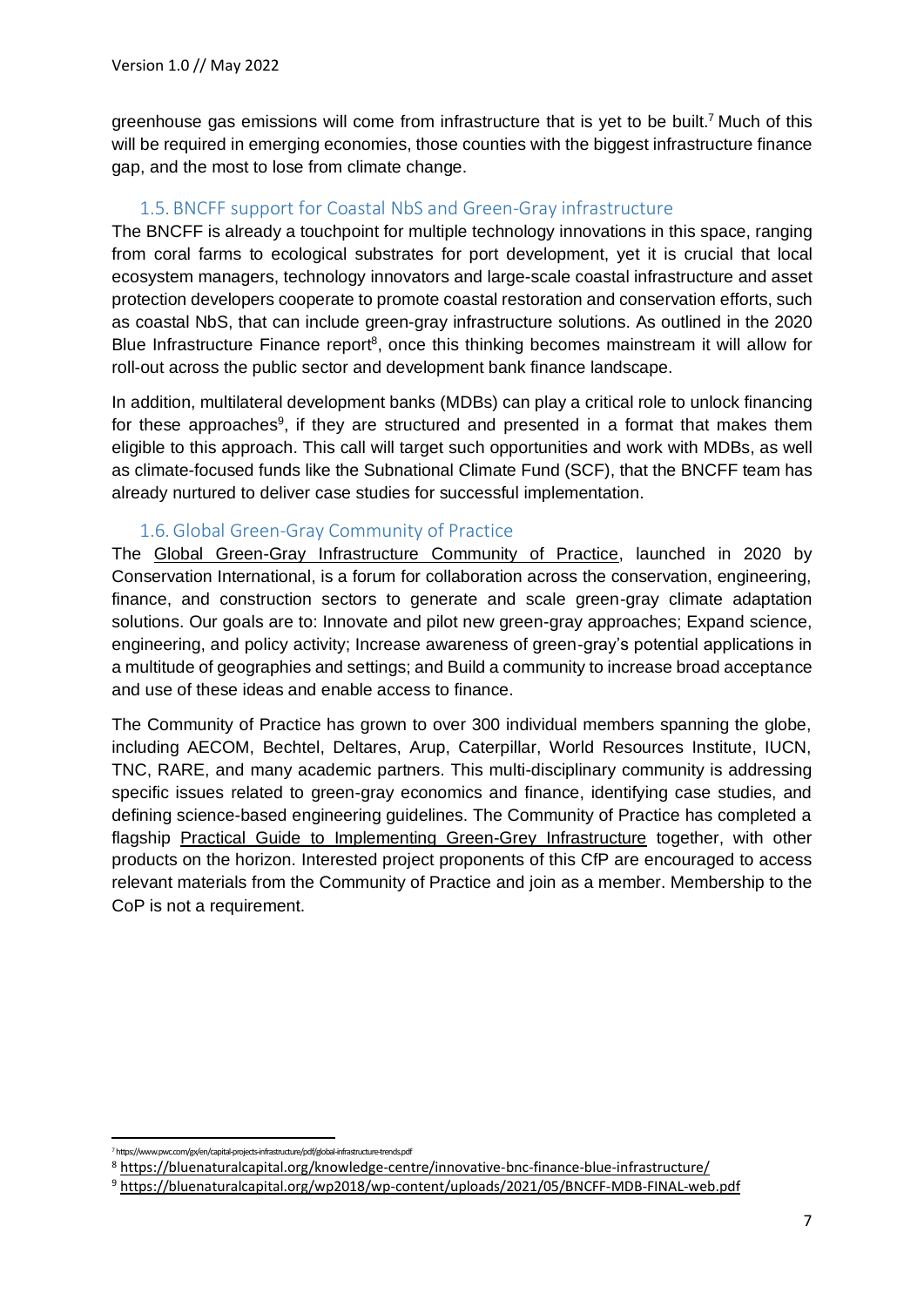# <span id="page-7-0"></span>2. Eligibility requirements

This section briefly outlines the main eligibility criteria for this BNCFF funding window.

### <span id="page-7-1"></span>2.1. Eligible entities

Eligible legal entities for this funding window:

- Non-governmental organizations (NGO)<sup>10</sup> as advisors or investors in NbS and infrastructure projects
- Private sector entities that develop or own infrastructure projects or advise infrastructure developers or owners.
- Eligible entities should be well established in the target country and area of implementation and have experience with the project type proposed. Proposed projects must demonstrate municipal or state level government support and engagement, but government entities will not receive funds directly.

### 2.2. Eligible project locations and countries

<span id="page-7-2"></span>The underlying infrastructure Project must be located in or near coastal and marine ecosystems, which have the potential to present and be included in the overall project endeavor and investment case as Nature-based Solutions. Such ecosystems include, but not limited to:

- Seagrass meadows;
- Mangroves;
- Estuaries
- Lagoons
- Tidal marshes (saltmarsh); and/or
- Coral reefs.

The BNCFF funding window will focus on countries in Latin America and the Caribbean Region and South-East Asia, plus SIDS in the Pacific. The project must be located within one of these "Eligible Countries":

**South-East Asia**: Brunei, Cambodia, Timor-Leste, Indonesia, Laos, Malaysia, the Philippines, Thailand, Vietnam

**Latin America and the Caribbean Region**: Antigua and Barbuda, Argentina, Belize, Bolivia, Brazil, Caribbean, Colombia, Chile, Costa Rica, Dominica, Dominican Republic, Ecuador, El Salvador, Grenada, Guatemala, Guyana, Haiti, Honduras, Jamaica, Mexico, Nicaragua, Panama, Paraguay, Peru, St. Kitts and Nevis, St. Vincent and the Grenadines, St. Lucia, Suriname, Trinidad and Tobago, Uruguay

**SIDS in the Pacific**: American Samoa, Northern Marianas (Commonwealth of the), Cook Islands, Fiji, French Polynesia, Guam, Kiribati, Marshall Islands, Micronesia (Federated States of), Nauru, New Caledonia, Niue, Palau, Papua New Guinea, Samoa, Solomon Islands, Tonga, Tuvalu, Vanuatu

<sup>&</sup>lt;sup>10</sup> IUCN Offices and Conservation International Country Programs are not eligible to be primary recipients of the funds; though they can be project partners or collaborators where a project counterpart is the primary applicant.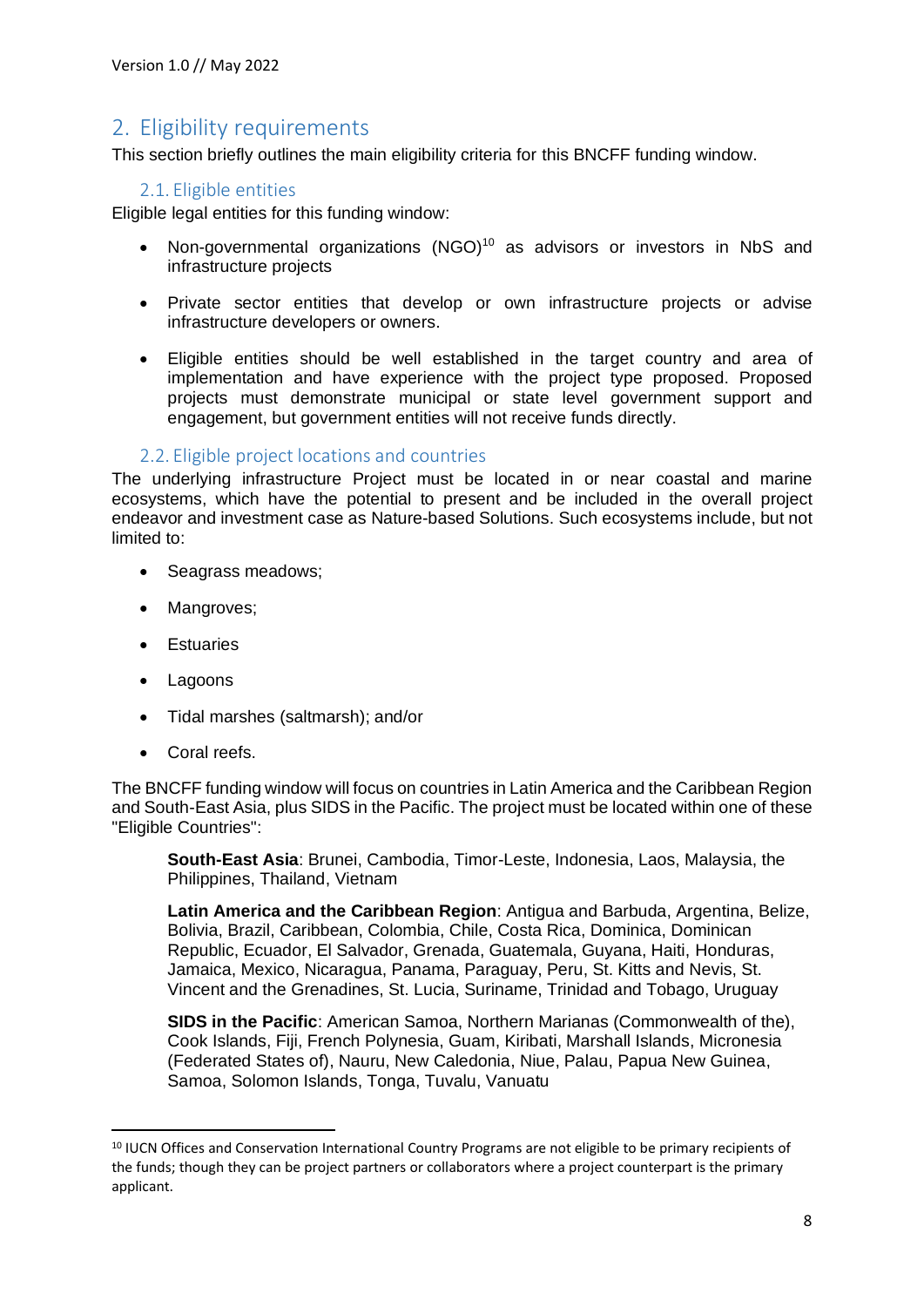Proposals will receive a higher score if they can show how the project collaborates and is grounded with local and/or national authorities.

# 2.3. Eligible activities

<span id="page-8-0"></span>The following activities can be funded under this BNCFF funding window:

- Project feasibility assessments, including related engineering studies and designs
- Environmental, economic and social cost benefit analyses
- Environmental Impact Assessment (EIA) studies
- Environmental and Social Management Plans
- Legal, technical, and commercial consultancies
- Project cash flows modelling (Costs (CAPEX, OPEX) and revenue forecasts)
- Business plan refinement and/or public-private partnership RFP development
- Stakeholder mappings and engagement (meetings etc)
- Preparation of regulatory filings and related public processes
- Preparation of sustainability related documentation needed by investors for investment decisions and sustainability disclosure requirements (SFDR,  $TCDF<sup>11</sup>$ )
- Project monitoring and implementation planning

# 2.4. Eligible expenditures

<span id="page-8-1"></span>Project budgets should be proposed following the main categories, such as:

- Consulting services
- Capacity development, trainings, workshops
- Communication
- Travel (if applicable)
- Staff costs
- Management costs /overhead

Staff costs of the project developer/proponent can be included up to a max of 10% of BNCFF funding. No more than 10% overhead are allowed. Kindly consult the budget [template](https://bluenaturalcapital.org/wp2018/wp-content/uploads/2022/05/BNCFF-Proposal-Budget-Template_FINAL.xlsx) available for [download](https://bluenaturalcapital.org/wp2018/wp-content/uploads/2022/05/BNCFF-Proposal-Budget-Template_FINAL.xlsx) on our website.

### 2.5. Project duration and grant size

<span id="page-8-2"></span>Grants issued will be up to 250.000 EUR per project and these may be implemented during maximum period of 18 months, unless otherwise indicated in the grant agreements. Additional justification is required for projects seeking longer implementation periods.

<sup>11</sup> Sustainable Finance Disclosure Regulation, Task force for Climate Related Financial Disclosures, Task Force for Nature Related Financial Disclosures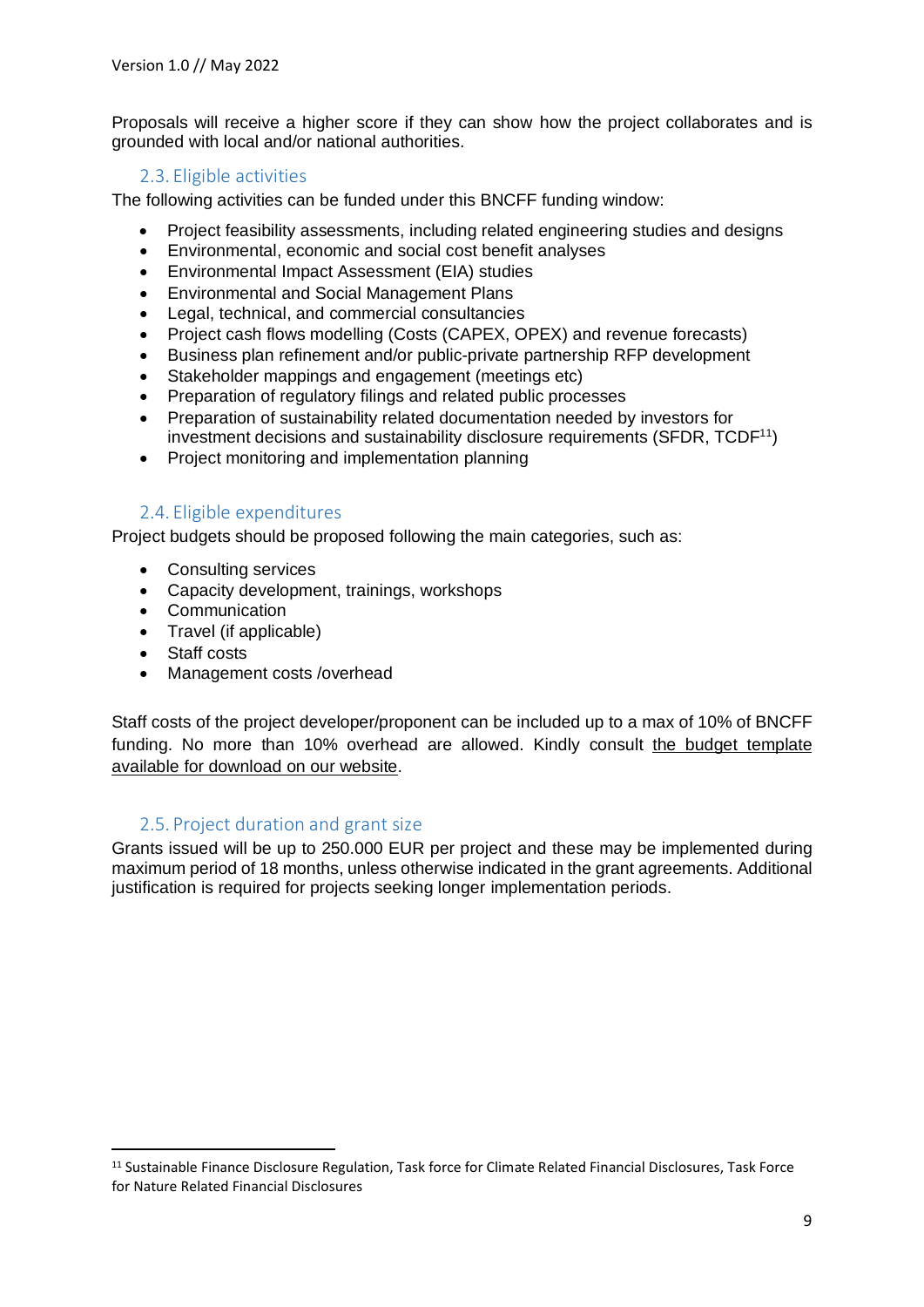# <span id="page-9-0"></span>3. Selection criteria

Submissions will be checked against the following characteristics:

Key elements of coastal NbS and green-gray infrastructure projects:

- 1. Ecosystems are conserved and/or restored to provide measurable social, environmental, and economic benefits;
- 2. Provides a climate resilience and/or risk reduction benefit; and
- 3. Includes, for green-gray infrastructure, selective integration of a conventional engineering approach;

Critical elements that define coastal NbS and the green-gray approach<sup>12</sup>:

- 1. Using science and engineering to produce operational efficiencies;
- 2. Using natural processes to maximize benefits (i.e. ecosystem services);
- 3. Increasing the value provided by projects by including social, environmental, and economic benefits; and
- 4. Using collaborative processes to organize, engage, and focus interests, stakeholders, and partners.

The projects which will be supported by the preparation funding under this funding window of the BNCFF must demonstrate a clear and direct improvement of the target ecosystems and fit into at least one of the following categories:

- Targeted coastal restoration and/or conservation efforts that serve a clear purpose of green (NbS) infrastructure and reducing climate vulnerability.
- Conventional core infrastructure that is designed as a green-gray NbS to simultaneously improve the surrounding natural ecosystem condition and the infrastructure assets' resilience. The greenfield or brownfield infrastructure type is a road, bridge, port, renewable wind or water/wastewater management asset-type.
- Green-Gray coastal and asset protection solution that integrates ecosystem restoration and/or conservation with conventional infrastructure (e.g., seawalls, embankments, or breakwaters). The greenfield or brownfield asset benefiting from the coastal protection measures may include core infrastructure assets such as roads, bridges, ports, renewable wind assets or water/wastewater management assets.

# **The planned coastal NbS and green-gray infrastructure project must demonstrate a clear and direct climate mitigation and/or climate adaptation impact potential and must demonstrate net positive impact on biodiversity in the project area.**

Examples include:

• Mangrove or coral reef conservation and restoration efforts functioning as coastal NbS infrastructure for coastal protection and shoreline stabilization.

<sup>&</sup>lt;sup>12</sup> Adapted from Bridges, T.S., Bourne, E.M., King, J.K., Kuzmitski, H.K., Moynihan, E.B. and Suedel, B.C. (2018). Engineering With Nature: an atlas. Vicksburg, MS, USA: U.S. Army Engineer Research and Development Center. http://dx.doi.org/10.21 079/11681/27929.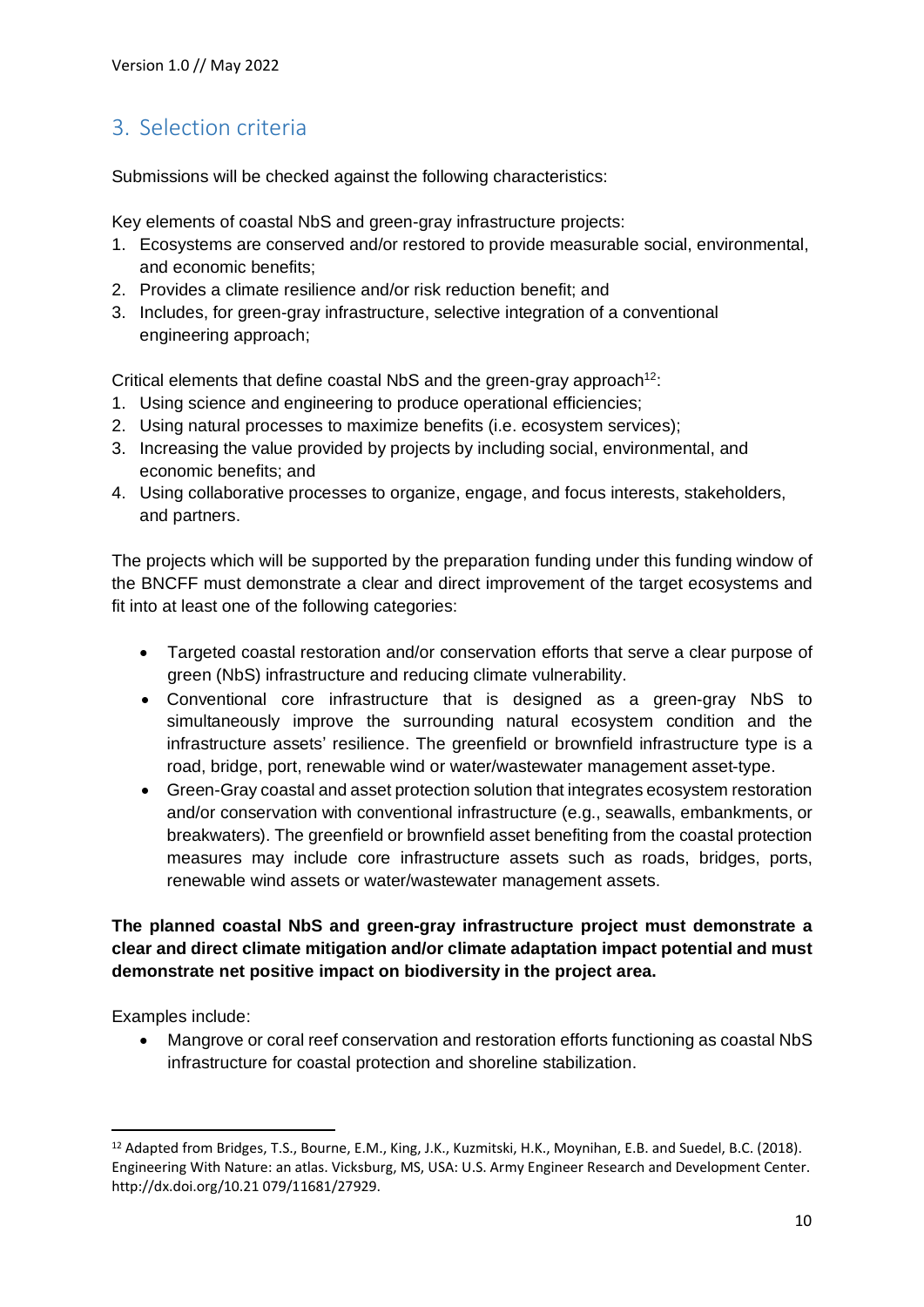- Mangrove, coral reef or other coastal ecosystems conservation and restoration efforts where these ecosystems provide coastal protection and shoreline stabilization benefits to, for example, renewable wind assets.
- Retrofit of existing road systems located in or near mangrove areas, that will improve the hydrology and contribute significantly to the restoration of the mangroves.
- Breakwaters installed near coastlines alongside mangrove areas, which jointly reducing wave energy to buffer impacts of weather events on coastal infrastructure and people.

The main selection critieria include:

#### **1. Team experience and track record**

- Experience of the sole applicant or partnerships by demonstrating appropriate team composition and details of past projects
- Demonstrated experience working in the project location, including relationships with relevant government authorities and communities on-the-ground.

#### **2. Positive environmental and social impacts of the project**

- Planned coastal and/or marine habitat conservation and/or restoration with associated ecosystem service benefits.
- Additional, clear, quantitative and measurable social and environmental impacts preferred. Showing that the positive impacts are beyond business as usual (additionality).
- Expected improvement of local biodiversity from the planned NbS activities
- Low or reduced environmental, social and governance risks (including gender aspects)

#### **3. Preliminary business plan concept, including risk management, path to financial viability preferred**

- Identified potential income streams/revenue sources
- Potential financing structure identified, with a path to financial sustainability / profitability
- Clear and inclusive asset ownership and stakeholder engagement. Letters of interest or other types of initial indications of commitment preferred
- Initial assessment of legal and regulatory environment and risks
- Private sector/investor interest preferred

#### **4. Market level impact / scalability**

- Clear description of long-term sustainability actions for the project
- Clear description of the potential for replicability and scalability beyond the intervention
- Partnerships for increased scale and reach outlined
- Willingness to share experience and learning to broadly synthesize and socialize lessons learned from the project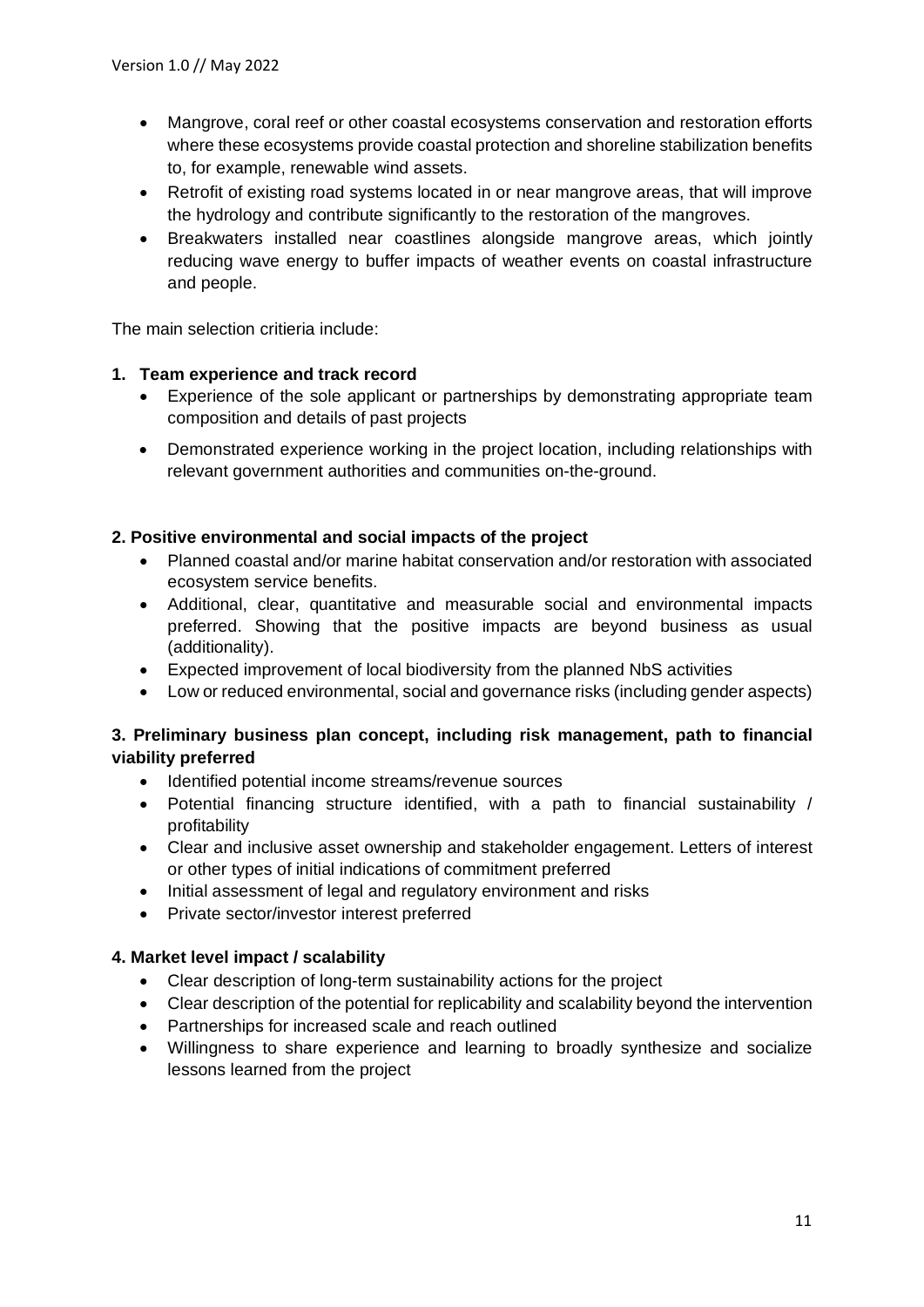### **5. Matching funds and investment partners**

- The project has identified other sources of grant funding and/or in-kind support to develop the project beyond BNCFF. A minimum of 50% of the total grant in matching funds is desirable, although not mandatory.
- Identification of a committed private sector investment partner (as an investor into the project/company) is not mandatory. However, letters of interest, or other types of initial indications of outreach to potential private investors may be submitted as evidence of preliminary commitments on the ground.

#### **6. Collaboration with respective local and/or national government authorities**

- The project plans to collaborate or engage with respective local and/or national authorities; and
- Available documentation, e.g., building permit process and E&S assessments requested by authorities, or an MOU or letter of engagement from a government authority.

#### 3.1. Exclusion list

<span id="page-11-0"></span>The BNCFF will not fund activities which include/may lead to:

#### **Adverse impacts on biodiversity**

• Projects need to show a net positive impact on biodiversity.

#### **Risk of affecting vulnerable groups<sup>13</sup>**

- Adverse impacts to women, girls, IPLCs, youth or against other vulnerable groups potentially discriminated for any reason;
- Adverse impacts on the enjoyment of human rights (civil, political, economic, social or cultural);
- Working conditions that do not meet national labor laws and regulations and/or are not consistent with International Labor Organization's (ILO) Declaration on the Fundamental Principles and Rights at Work (e.g., discriminatory working conditions, lack of equal opportunity, lack of clear employment terms, failure to prevent harassment or exploitation, failure to ensure freedom of association etc.);
- Involvement or implication in forced labor (e.g., any work or service which someone has not volunteered for and is forced to do) or harmful child labor.

#### **Resource efficiency, pollution, wastes and chemicals**

• Releasing pollutants (chemicals and other hazardous materials) to the environment due to routine or non-routine circumstances (e.g., accidental releases) with the potential for adverse local, regional, and/or transboundary impacts.

<sup>&</sup>lt;sup>13</sup> IUCN defines Gender-Based Violence (GBV) as any harm or potential of harm perpetrated against an individual or group on the basis of gender. GBV has many expressions, including physical, sexual, psychological and economic, which can be underpinned by legal, social and institutional norms and systems. Examples include but are not limited to: physical assault; sexual violence including sexual exploitation / abuse, forced prostitution and rape; domestic violence; trafficking; early/ forced marriage; female genital mutilation; honour killings; property grabbing; and widow disinheritance.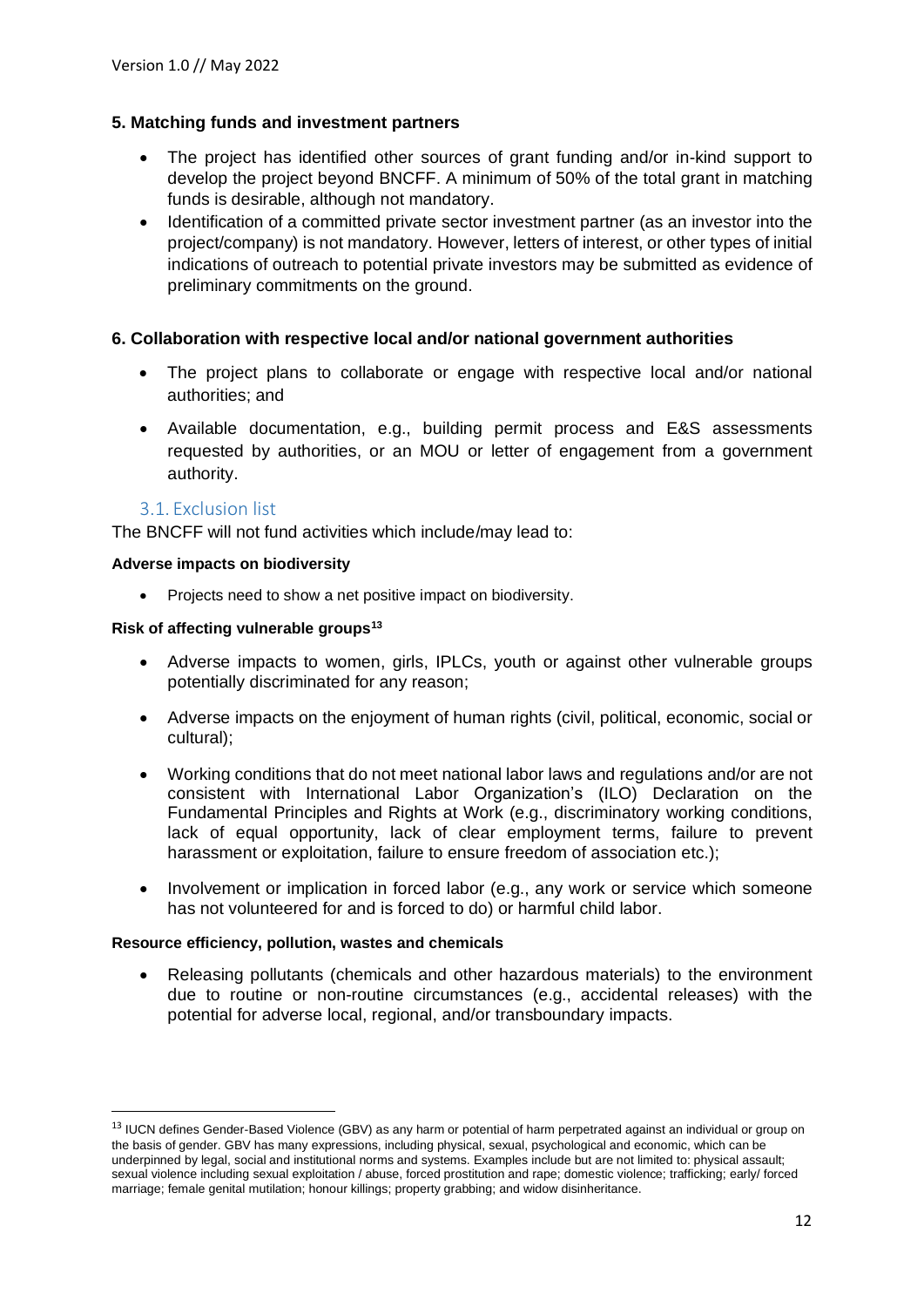Additionally, BNCFF follows the exclusion list of Grand Duchy of Luxembourg's International Climate Finance Strategy 2021 – 2025.<sup>14</sup> The strategy prohibits funding for:

- Production or activities along value chains involving harmful or exploitative forms of forced labour31 and/or child labour;
- Production of or trade in any product or activity deemed illegal under host country laws or regulations;
- Trade in wildlife or wildlife products regulated under the Convention on International Trade in Endangered Species of Wild Fauna and Flora (CITES);
- Production of or trade in pesticides/herbicides, or ozone-depleting substances subject to international phase outs or bans;
- Transboundary trade in waste or waste products, except for non-hazardous waste destined for recycling;
- Marine and coastal fishing practices, such as large-scale pelagic drift net fishing and fine mesh net-fishing, harmful to unwanted vulnerable and protected species in large numbers and damaging to the marine biodiversity and habitats;
- Intensive farming of monocultures such as soy and genetically engineered plants;
- Agricultural activities carried out on land that is or previously has been deemed to be "of high carbon stock" (including organic soils);
- Palm oil and timber production, unless the applicant can clearly demonstrate that they are not associated with deforestation, forest degradation, or negative biodiversity impacts;
- Production of or trade in weapons and munitions, including paramilitary materials;
- Production of or trade in radioactive materials, including nuclear reactors and components thereof;
- Nuclear projects as well as any direct and indirect support to companies operating nuclear projects without a clear, near-term nuclear phase-out strategy;
- Prospection, exploration, and mining of coal, oil, and natural gas:
- Infrastructure projects for coal, oil, or gas exploration, transport, storage, and distribution;
- Power generation from coal, oil, or natural gas; activities by companies that derive more than 30% of their revenues from coal-related operations;
- Generally, investments that have a high risk of locking in significant future greenhouse gas emissions; based on this principle, fossil fuel-based lower-carbon and energyefficient generation transactions, such as financing for efficiency retrofits of coal-fired power plants, are excluded;
- Large dam and hydropower projects that do not incorporate good international practices such as those laid down by the World Commission on Dams;

<sup>14</sup> International Climate Finance Strategy 2021 - 2025 [\(gouvernement.lu\)](https://gouvernement.lu/dam-assets/documents/actualites/2021/07-juillet/26-fci-dieschbourg/Strategie-FCI.pdf)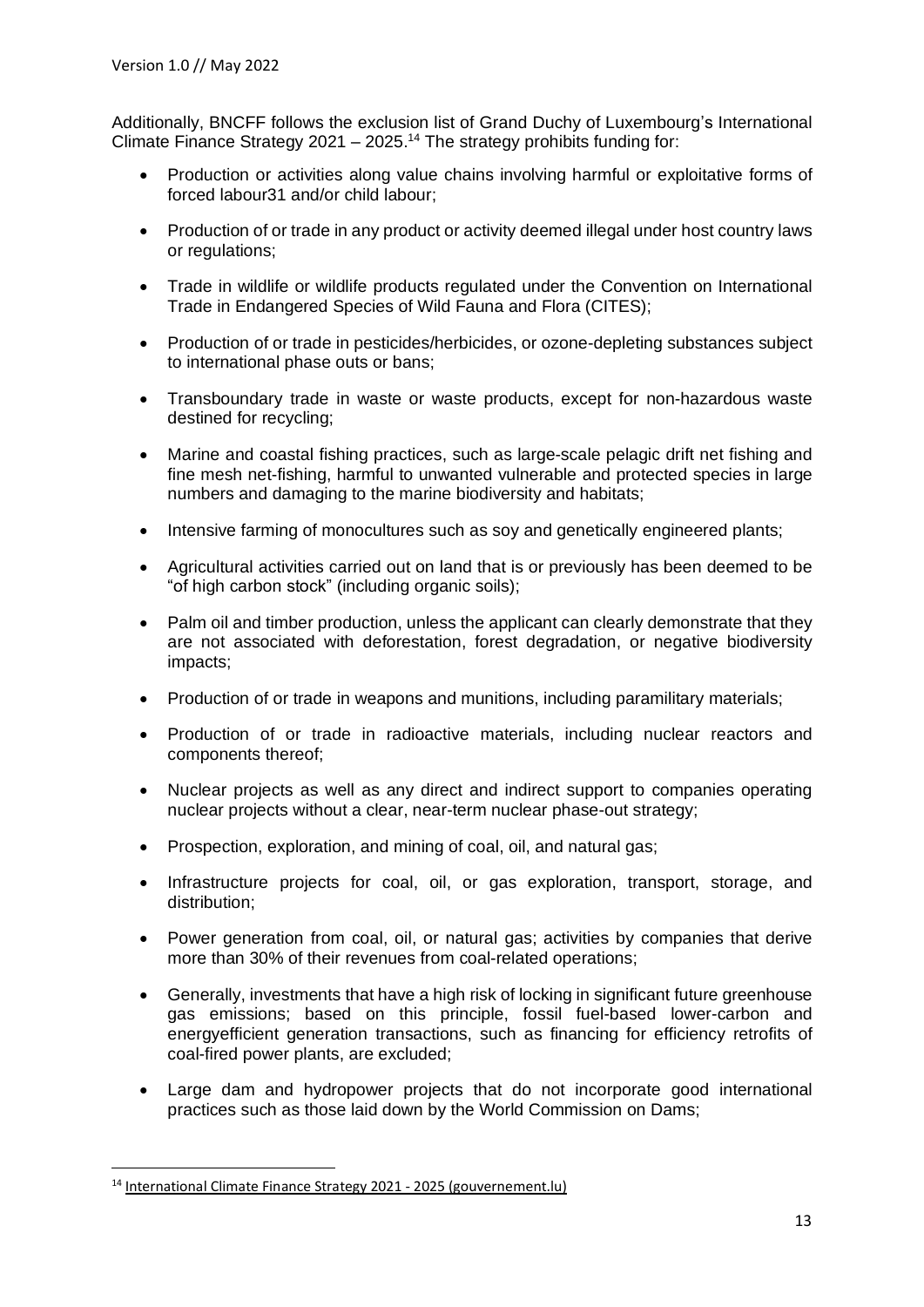• Injection and geologic sequestration of carbon dioxide in relation to the burning, extraction, or production of fossil fuels.

# <span id="page-13-0"></span>4. Review and approval process

The BNCFF funding window for Coastal Nature-based Solutions and Green-Gray infrastructure will undergo two rounds of review and assessment. The assessment will be done by IUCN (as BNCFF Facility Manager) and Conservation International, in consultation with an external pool of experts, as per the below:

# 4.1. Submission

<span id="page-13-1"></span>Before applying, applicants must read and understand these guidelines.

Entities interested to apply for funding under the BNCFF funding window for Coastal Naturebased Solutions and Green-Gray infrastructure are asked to fill out the respective BNCFF Support submission form and address all the eligibility criteria and selection criteria.

To apply, you must:

- complete the online application form available here;
- provide all the information requested;
- address all eligibility criteria and selection criteria;
- include all necessary attachments; and
- submit your application by xxxx

#### <span id="page-13-2"></span>4.2. Review

The BNCFF funding window for Coastal NbS and Green-Gray infrastructure will undergo two rounds of review.

#### **Assessment of all applications (round 1):**

- First, all projects will be assessed against eligibility criteria;
- Second, eligible projects will each be reviewed by an assessment panel against the selection criteria, reflecting the IUCN Global Standard on NbS™<sup>15</sup>;

#### **Assessment of round 2 applications**

- If deemed suitable, be requested to submit a BNCFF full assessment form. This step will include a careful review of responses to the Environmental and Social Risk System (ESMS). The said section includes questions on:
	- $\circ$  Stakeholder engagement, including from local communities, during project development;
	- o Potential Impacts Related to ESMS Standards;
	- o Other Social and Environmental Impacts; and
	- o Climate Change Risks; and

<sup>15</sup> IUCN Global Standard for [Nature-based](https://portals.iucn.org/library/node/49070) Solutions: first edition | IUCN Library System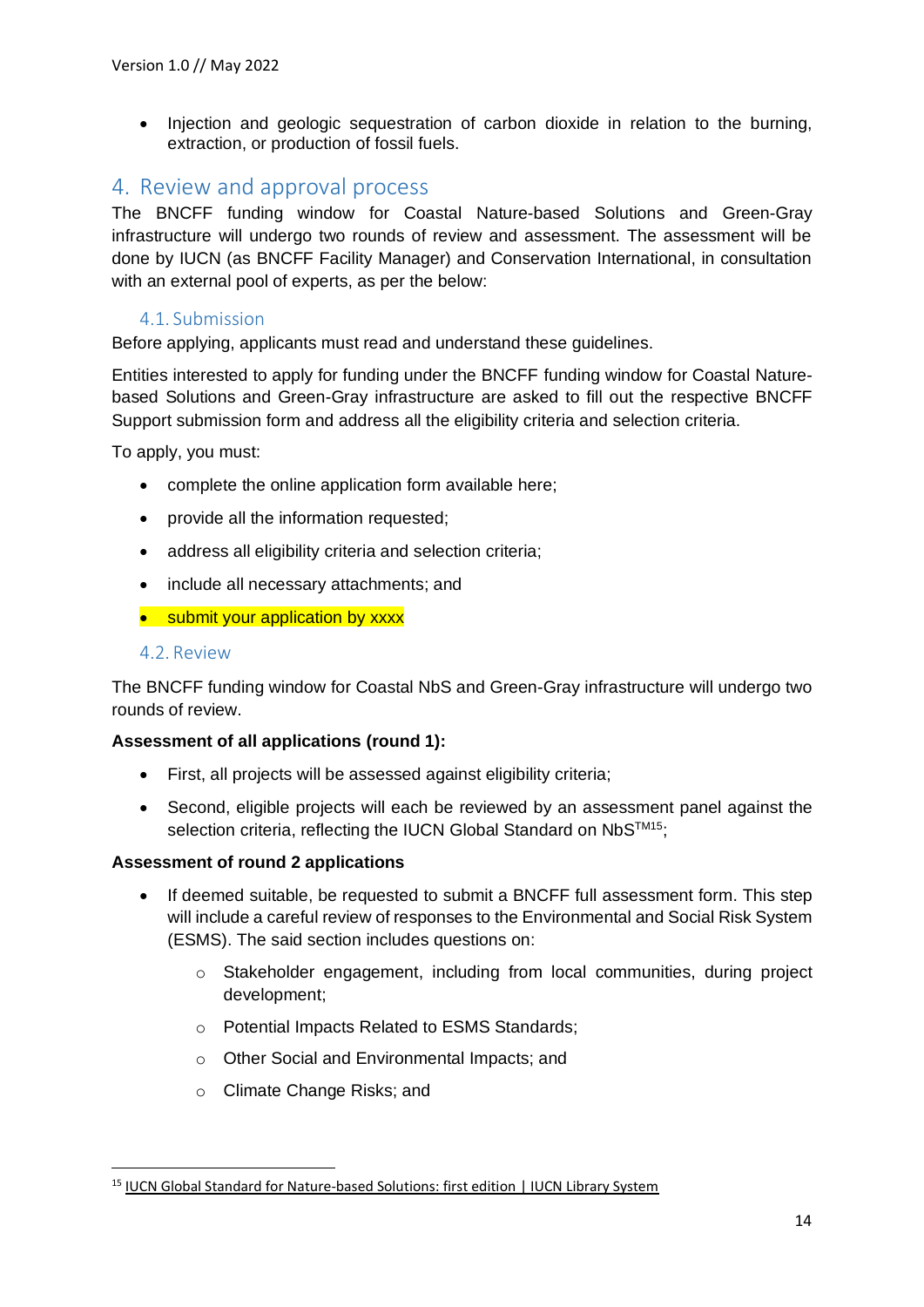• Finally, re-assessed against a dedicated assessment grid using the additional information received.

The projects will each be reviewed by a minimum of three reviewers (one from IUCN, one from Conservation International (CI) and one external expert). Each project will receive an average score based on the reviewer's individual scores.

The 6 highest ranked projects will be submitted to the dedicated Grants Approval Committee (GAC) of the BNCFF.

Taking IUCN & CI's recommendations into account, the GAC will make the final funding decision. IUCN and CI will be available to answer any questions of the GAC regarding the proposals. Based on the GACs decision, IUCN and CI will inform the applicant entities of the results and proceed to contract with the selected entities.

# <span id="page-14-0"></span>4.3. Additional information

IUCN may additionally request documents concerning the entity (registration certificate, statutes) and financial documents (e.g. financial statements of the past three years), as well as verifying an ID document of the project leader or the CEO of the entity.

In the review process, IUCN holds the right to request information and set up call(s) as deemed necessary for clarification, including:

- Basis for legal establishment or recognition and legal right to work in targeted country/countries, if any
- Governance structure, including names of governing body members, officers and key personnel
- Description of at least three recent relevant programs/projects/activities
- **Publications**
- Annual budget (last completed year, current year)
- Sources of revenues
- Audited financial statements for most recently completed fiscal year
- Administration, accounting and control procedures
- Current auditing arrangements or equivalent (tax documents)
- Procurement practices for purchasing goods, works and services
- Environmental and social safeguard policies
- Years of experience with the proposed intervention
- Presence or local partnerships in targeted geographic region, if any

This due diligence process will be finalized, at latest, prior to the signature of the contract with the entity. Private sector entities applying underlie IUCN's Business Risk and Opportunity screening.

In the review process IUCN holds the right to request additional information and set up call(s) as deemed necessary for clarification.

# <span id="page-14-1"></span>5. Implementation, monitoring and evaluation of projects

IUCN enters into a funding agreement with the successful applicants. Successful applicants undertake the activity as set out in the funding agreement. IUCN manages the funds by working with the project developer, monitoring progress and making payments based on agreed milestones and deliverables.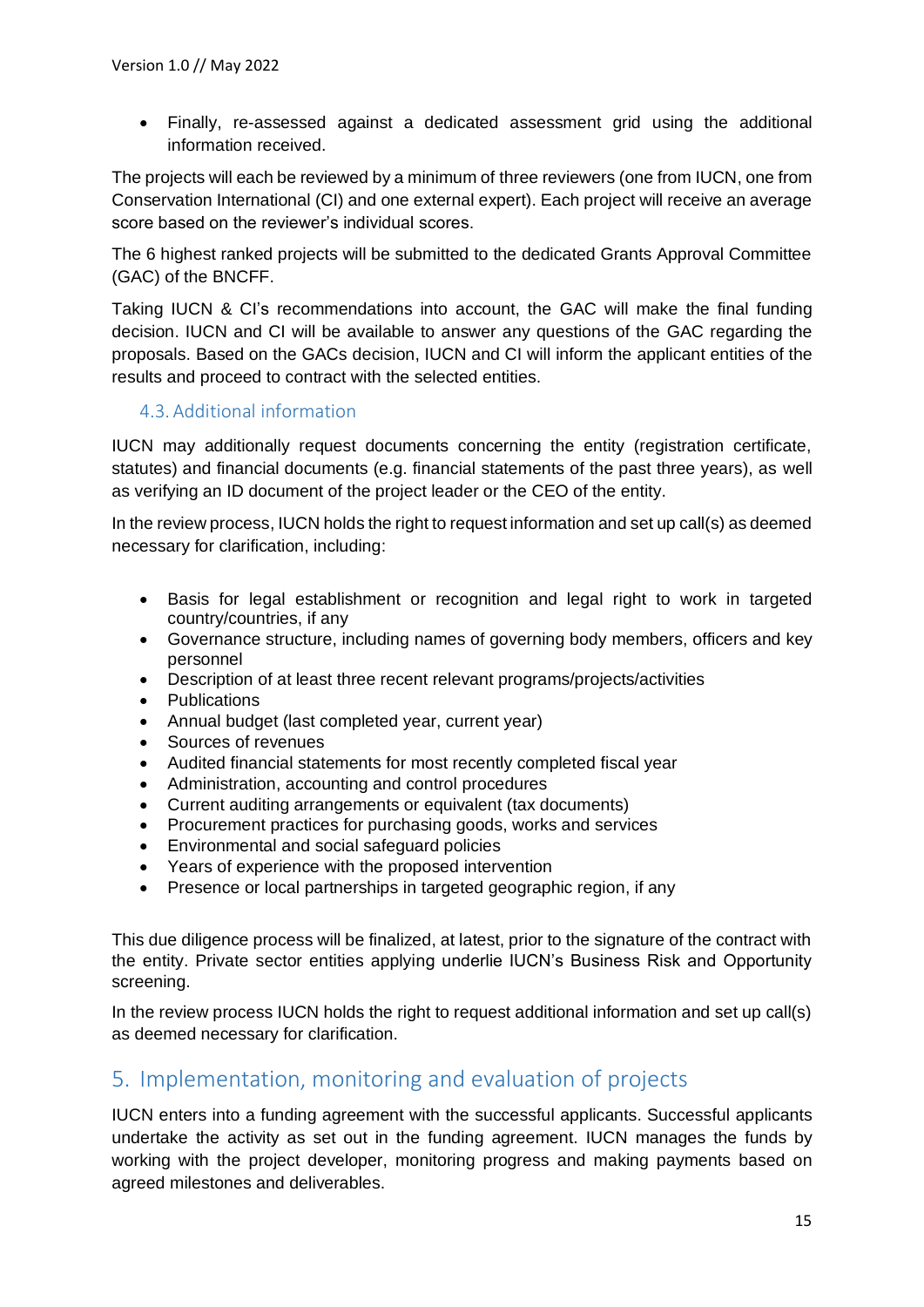### 5.1. Project agreement

<span id="page-15-0"></span>IUCN will enter into a contractual agreement with the entity, based on the approved deliverables and budget.

<span id="page-15-1"></span>The contractual agreement will follow standard templates provided by either.

#### 5.2. Procurement and subcontracting

Procurement and subcontracting will be possible following IUCN's standard procurement policy.

A subcontractor is a third party who on behalf of the grantee or subgrantee takes over one or more well defined tasks within the project. The subcontractor owes a service or product and issues an invoice for it. If the subcontractor has been identified and approved by BNCFF within the full proposal, the contracting party will not be subject to tendering under IUCN's Procurement Policy.

### <span id="page-15-2"></span>5.3. Reporting and funding payments

The agreement IUCN signs with the entity requires regular technical and financial reporting. The details will be set in the respective agreement, and will follow regular intervals.

Progress reports must:

- include information about progress toward agreed activities and outcomes;
- show the total eligible expenditure incurred to date; and
- be submitted by the report due date.

Payments will be conducted based on technical and financial report. Mid-term reports are subject to re-approval of the Grant Approval Committee.

#### <span id="page-15-3"></span>5.4. Impact report cards

All entities are requested to submit a final technical report and contribute to the development of a project impact report card, similar to these: [https://bluenaturalcapital.org/impactreports/.](https://bluenaturalcapital.org/impactreports/)

#### <span id="page-15-4"></span>5.5. Acknowledgement

The entity is required to acknowledge BNCFF's support by adding the logo of the Government of Luxembourg, IUCN and Conservation International on all publications, reports, banners, press materials and other products that the grants help produce. If appropriate, BNCFF should also be acknowledged on the grantee's social media posts and website.

The entity is also required to provide IUCN and Conservation International with electronic copies of photographs, video material as well as any articles, reports, media interviews or other publication directly relating to activities covered under the project agreement.

#### <span id="page-15-5"></span>5.6. Data protection

The BNCFF takes data protection and management seriously and is committed to safeguarding and protecting Personal Data of private individuals. The BNCFF is aware of the risks involved, and of the importance of having appropriate data protection standards in place.

In the scope of the mission of BNCFF will need to gather and use certain information about individuals. Safeguarding the personal data of all these persons is an essential aspect of